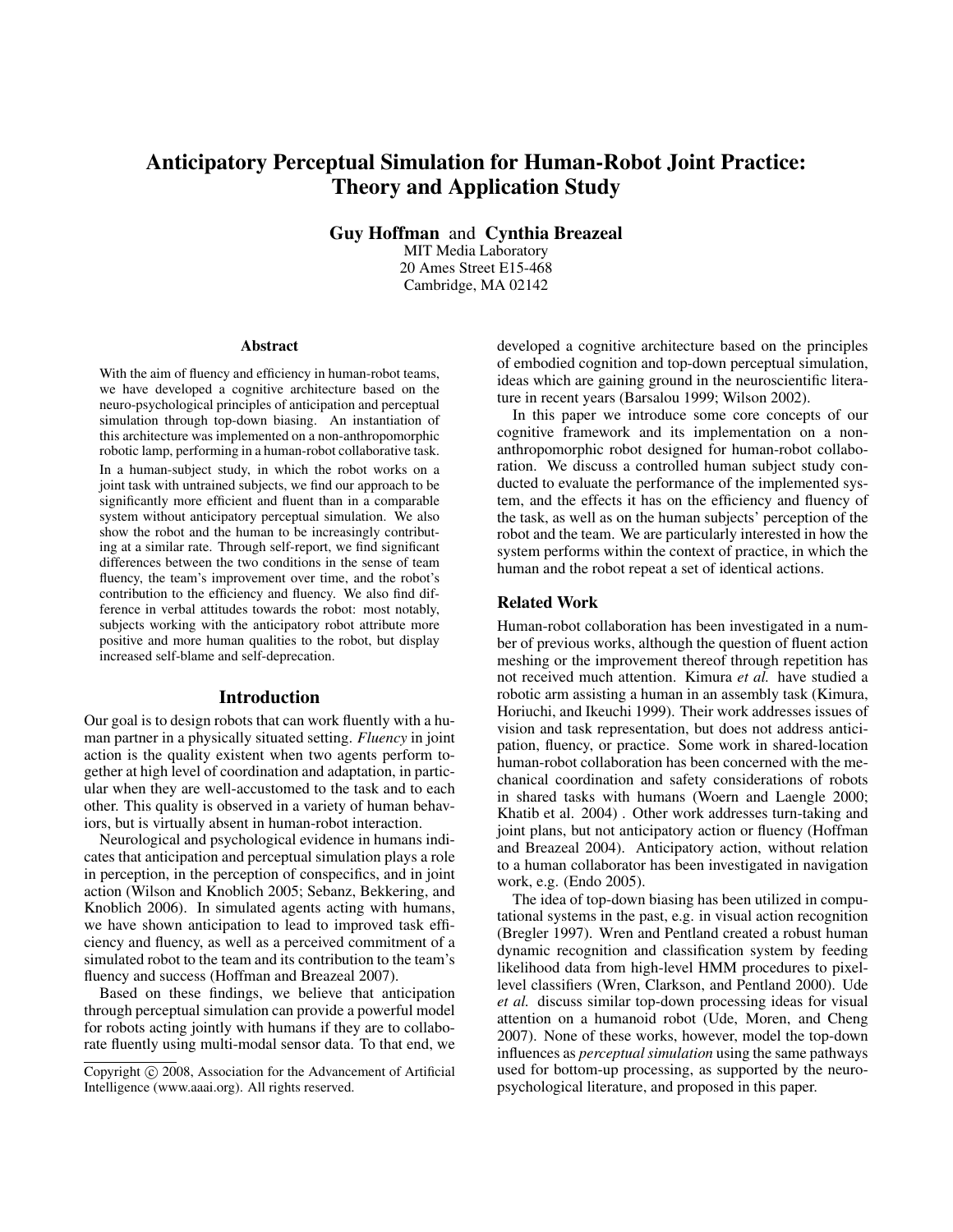Our own previous work in anticipatory action to support human-robot fluency was implemented on a simulated agent, using a discretized model framed as a stepwise MDP with simulated perception, and no perceptual simulation (Hoffman and Breazeal 2007). This paper significantly extends this work as it models anticipation through the simulation of perceptual symbols. Furthermore, it is implemented on a physical robot using noisy, continuous sensory input, acting in a situated interaction with a moving human.

### Cognitive Architecture

We propose that fluency in joint action achieved through practice relies on two processes: *(a) anticipation* based on a model of repetitive past events, and *(b)* the modeling of the resulting anticipatory expectation as *perceptual simulation*, affecting a top-down bias of perceptual processes.

## Modality Streams and Process Nodes

In this model, perceptions are processed in *modality streams* built of interconnected *process nodes*. These nodes can correspond to raw sensory input (such as a visual frame or a joint sensor), to a feature (such as the dominant color or orientation of a sensory data point), to a property (such as the speed of an object), or to a higher-level concept describing a statistical congruency of features of properties, in the spirit of the Convergence Zones in (Simmons and Barsalou 2003).

Modality streams are connected to an *action network* consisting of *action nodes*, which are activated in a similar manner as perceptual process nodes. An action node, in turn, leads to the performance of a motor action. Connections between nodes in a stream are not binary, but weighted according to the relative influence they exert on each other.

Importantly, activation flows in both directions, the *afferent*—from the sensory system to concepts and actions—and the opposite, *efferent*, direction.

Each node contains a floating-point activation value,  $\alpha$ , which represents its excitatory state, may affect its internal processing, and is in turn forwarded (potentially altered by the node's processing) to the node's afferent connections.

A separate simulated activation value  $\sigma$  is also taken into account in the node's activation behavior and processing as follows:  $\sigma$  is added to the activation propagation when a node activates its afferent process nodes. Also,  $\sigma + \alpha$  is used as a motor action trigger value in the action nodes. This allows us to model priming:

#### Priming

In humans, we observe the psychological phenomenon of "priming", or the bias (often measured as a decrease in response time) towards a previously triggered sensory or memory event. Such priming can occur through cross-modal activation, through previous activation, or from memory recall. Seen as a core element in fluent joint action, we can model priming through the efferent pathways in the modality streams: If a certain higher-level node  $n$  is activated through priming, the lower-level nodes that feed  $n$  are partially activated through the simulation value  $\sigma$  on the efferent pathway. As  $\sigma$  is added to the sensory-based activation  $\alpha$  in the



Figure 1: A process node within a modality stream. Weighted activation travels both up from sensory events to concepts an actions (the afferent pathway), and—through simulation—back downstream (the efferent pathway).

lower-level nodes, this top-down activation inherently lowers the perceptual activation necessary for the activation of those lower-level nodes, decreasing the real-world sensorybased activation threshold for action triggering. The result of this is reduced response time for anticipated sensory events, and increasingly automatic motor behavior.

For example, let us assume a simple sensory activation stream which includes a sensor detecting the onedimensional position  $x \in [-1, 1]$  of an object of interest. This sensor feeds into two feature nodes, which correspond to the object being "left" or "right". In this example, the activation  $\alpha \in [0, 1]$  of the "left" node would correspond to  $max(-x, 0)$ , and the activation of "right" to  $max(x, 0)$ . These two feature nodes feed, in turn, into a "left" action or a "right" action to be performed.

If the robot was primed toward a "left" perception (for example by a vocal command, through a related sensory or memory event, or by anticipation), the efferent connection to the "left" feature node would partially activate by receiving a simulation value  $\sigma$ . Then, even a slighter negative value of  $x$  would be sufficient to activate the feature node completely, resulting in an earlier appropriate action on the robot's part.

### Practice Subsystems

In the proposed architecture, we use two subsystems to support practice.

History-based anticipatory simulation The first subsystem is a Markov-chain Bayesian predictor, building a probabilistic map of node activation based on recurring activation sequences during practice. This system is in the spirit of the anticipatory system described in (Hoffman and Breazeal 2007). It triggers high-level simulation, which—through the modality stream's efferent pathways—biases the activation of lower-level perceptual nodes.

If the subsequent sensory data supports these perceptual expectations, the robot's reaction times are shortened as de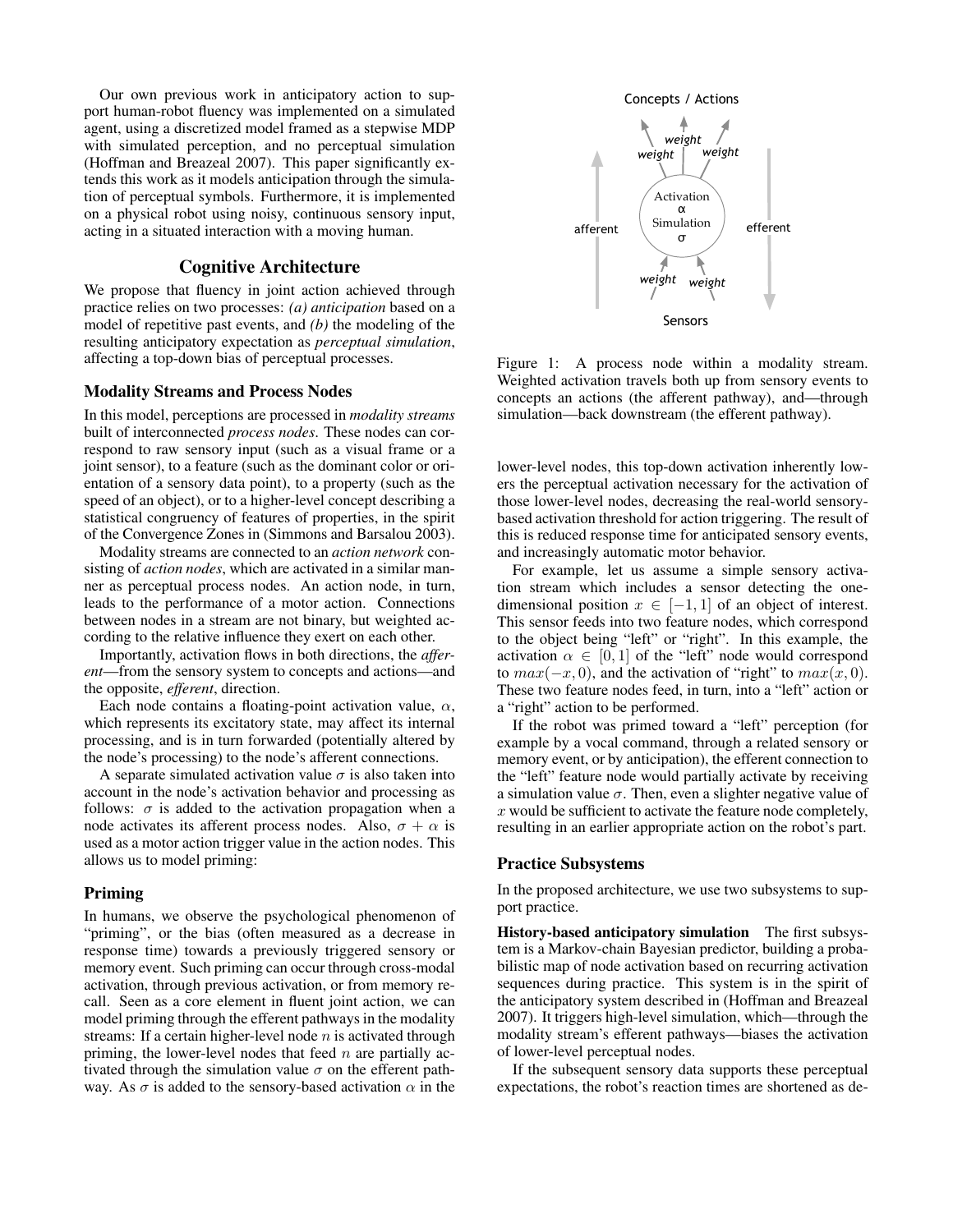scribed above. In the case where the sensory data does not support the simulated perception, reaction time is longer and can, in some cases, lead to a short erroneous action, which is then corrected by the real-world sensory data. While slower, we believe that this "double-take" behavior, often mirrored by the human partner's motion, may contribute to the human's sense of similarity to the robot.

Inter-modal connection reinforcing An additional mechanism of practice is that of *weight reinforcement* on existing activation connections. While most node connections are fixed, some can be assigned to a connection reinforcement system, which will dynamically change the connection weights between the nodes. This system works according to the contingency principle, reinforcing connections that cooccur frequently and consistently, and decreasing the weight of connections that are infrequent or inconsistent.

This subsystem thus reinforces consistent coincidental activations, but inhibits competing reinforcements stemming from the same source node, leading to anticipated simulated perception of inter-modal perception nodes. This, again, triggers top-down biasing of lower-level perception nodes, shortening reaction times as described above.

## Application

We have implemented an instantiation of the proposed architecture on a robotic system, which we subsequently used to evaluate our approach in a controlled human-subject study.

#### Robotic Platform

The robot employed in this evaluation was AUR, a robotic desk lamp, seen in Figure 2 (b). The lamp has a 5-degreeof-freedom arm and a LED lamp which can illuminate in a range of the red-green-blue color space. AUR is stationary and mounted on top of a steel and wood workbench locating its base at approximately 90 cm above the floor. Its processing is done on a 2x Dual 2.66GHz Intel processor machine located underneath the workbench.

The robot uses a Vicon motion capture system to identify and track the location and orientation of the human's right hand at a frequency of 10 times per second. This was made possible by a special glove with retroflective markers on it, worn on the human's right hand.

The system also takes input from Sphinx-4, an opensource speech recognition system created at Carnegie Mellon University, in collaboration with Sun Microsystems, Mitsubishi, and Hewlett Packard (Walker et al. 2004). The commands recognized by the system were: "Come", "Come Here", "Go", "Red", "Blue", "Green", and "Off".

#### Task Description

In the human-robot collaboration used in our studies, the human operates in a workspace as depicted in Figure 2 (a) and (b). The robot can direct its head to different locations, and change the color of its light beam. When asked to "Go", "Come", or "Come here" the robot would point towards the location of the person's hand, if the hand was relatively static. Additionally, the color changed in response to speech commands to one of three colors: blue, red, and green.

The workspace contained three locations (A,B,C). At each location there was a white cardboard square labeled with the location letter, and four doors cut into its surface. Each door, when opened, revealed the name of a color printed underneath.

The task was to complete a sequence of 8 actions, which was described in diagrammatical form on a sequence sheet as shown in Figure 2 (c). This sequence was to be repeated 10 times, as quickly as possible.

Each action in the sequence specifies: a general location A, B, or C, and an indication of which of the four doors to open. The action is completed when the lamp shines the specified color of light at that location. This would result in the sound of a buzzer, indicating the person should move to the next action in the sequence. A different buzzer was sounded when a whole sequence was completed. Neither the human nor the robot know the order of actions in the task sequences, or the names of the colors hidden behind the doors, at the beginning of the task.

## History-based anticipatory simulation

Using a 3-step sequence history Markov model, the learner estimates the probability of the appropriate target board, and the "Go" action being expected. The probability of a certain concept to be triggered next is translated into a simulation value  $\sigma$ . This value is then propagated on the efferent pathway, biasing visual perceptual nodes. As a result, feature nodes simulate to the extent that they are correlated with the appropriate hand-target concept. Thus an increasing distance between the hand position and the correct target is adequate to trigger the appropriate response, and robot reaction time is decreased.

### Inter-modal connection reinforcing

In addition, we used inter-modal simulation between the robot's proprioceptive property nodes, which sense the robot's joint configuration, and auditory feature nodes. Thus, certain physical configurations of the robot lead to the simulation of a certain word in the auditory stream, resulting in the perceptual simulation of that speech segment every time the robot reaches a certain position. If there is a consistent correlation between position and color, the robot will increasingly trigger the appropriate color without an explicit human command.

### Experimental Design

To evaluate the validity of our approach to human-robot teamwork, we conducted a between-group controlled experiment with two conditions. The control (or REACTIVE) condition corresponds to the baseline condition in which no anticipatory simulation or cross-modal reinforcement occurred. The remainder of the system, i.e. the perceptual network and all activation streams and thresholds, were identically retained. In the second (FLUENCY) condition, the simulation subsystems were active with fixed parameters.

We recruited 38 subjects, who were arbitrarily designated to one of the two experimental conditions. At the last day of the experiment we experienced an unrecoverable hardware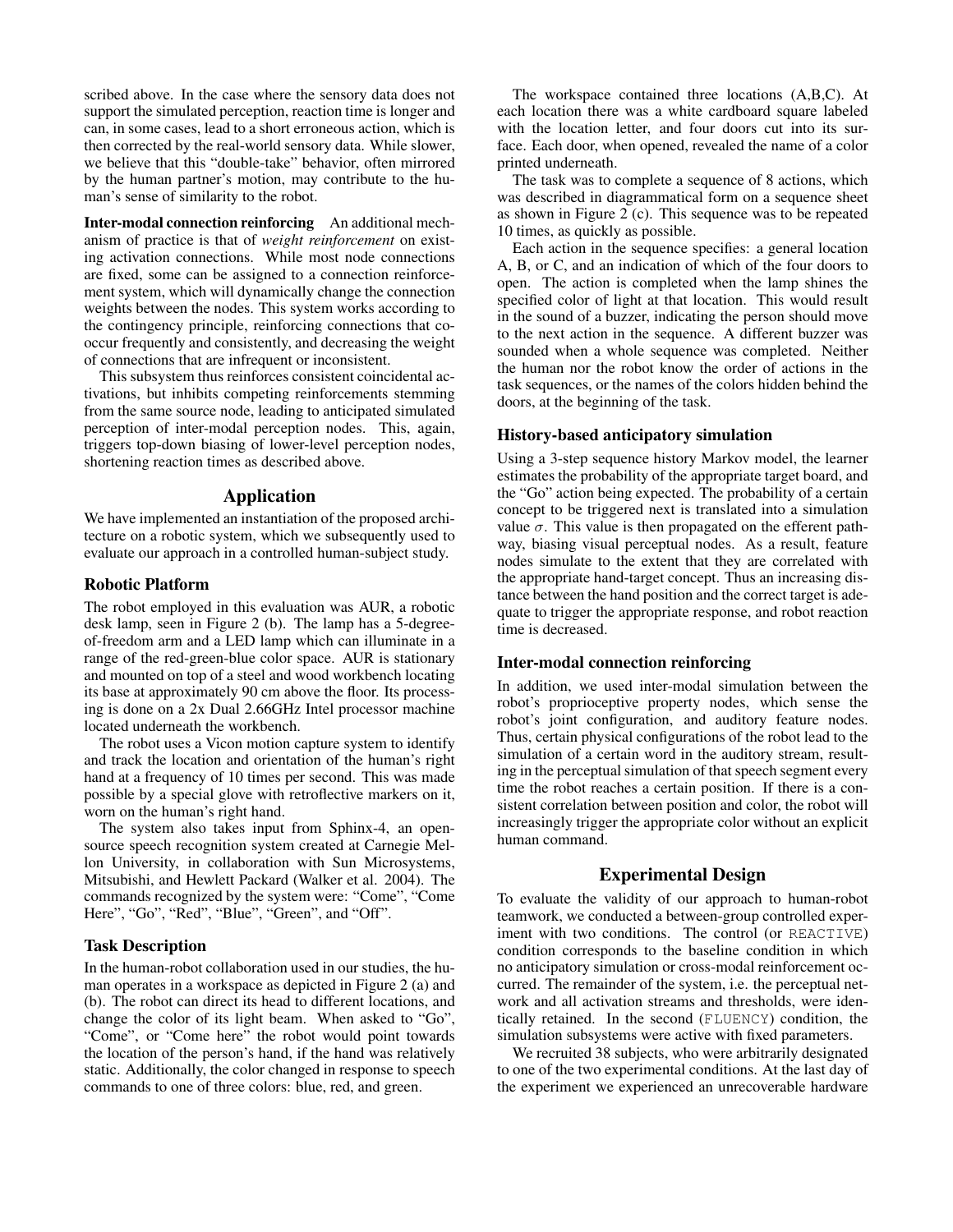

Figure 2: (a) Diagram, and (b) photograph of the collaborative lighting task workspace. (c) Sample experimental sequence.

failure, forcing us to release the last 5 subjects. We thus remained with 33 subjects (17 male), 15 in the REACTIVE condition, and 18 in the FLUENCY condition.

In sections below we will use the following terminology:

- Turn is the time and actions occurring between two consecutive turn buzzers. These include a single event of correctly shining the right light onto the right board.
- Sequence is a set of eight turns. There are ten attempts at a sequence.
- Round is a set of ten attempts at a sequence. There are two rounds in a full task run.

### **Results**

We have confirmed a number of behavioral hypotheses relating to the efficiency and fluency of the human-robot team, among them the following four metrics: a significant improvement in task time (REACTIVE:  $1401.66 \pm 162.90$ secs, FLUENCY:  $1196.26 \pm 226.83$  secs;  $t(24)=2.609$ ,  $p <$ 0.05), a significant improvement in mean sequence time (REACTIVE:  $141.38 \pm 17.38$  secs, FLUENCY:  $116.21 \pm$ 22.67 secs; t(30)=3.487,  $p < 0.01$ ), in human idle time (REACTIVE:  $0.46 \pm 0.08$  %, FLUENCY:  $0.364 \pm 0.09$  %; t(30)=3.001,  $p < 0.01$ <sup>1</sup>, and in the robot's **functional de**lay (REACTIVE:  $4.81 \pm 9.91$  secs, FLUENCY:  $3.66 \pm 15.72$ secs; t(30)=2.434,  $p < 0.05$ <sup>1</sup>. These efficiency and fluency results are further elaborated upon in a separate publication (Hoffman and Breazeal 2008).

## Relative contribution of human and robot

As both the human and the robotic team members undergo a learning curve of adapting to the collaborative task, we are interested in the relative contribution of each team member to the improvement of the team, comparing the learning rate of the human and the robot.

We estimated this measure as follows: For each sequence attempt, we compare two of the above-mentioned metrics to the value of the same metric in the first attempt of a given **A** round. As the first round may include a few practice attempts, we only evaluate the second round for each subject.

Since the robot does not adapt or learn in the REACTIVE condition, we consider the improvement of the team in that **A** group to be solely on behalf of the human. We call this "the human contribution" to the team's improvement. Subtracting the human contribution function from the improvement of the team in the FLUENCY condition, we obtain "the robot contribution" to the team's improvement.

Figure 3 (a) shows the relative contribution of the team members on the improvement in sequence time. We find that the rate of adaptation on the robot's part roughly matches that of the human, both contributing to about 20% of the reduction in sequence time over the course of a ten-attempt experimental round. We postulate that this phenomenon may contribute to an increased sense of partnership and "like-me" perception in human-robot teams.

In Figure 3 (b) we show the contribution to the robot's functional delay (a measure that has been shown to be related to team fluency). Again, we see a similar adaptation curve, but on this metric the robot's contribution converges on roughly twice that of the human, contributing to a circa 40% improvement compared to the human's circa 20%.

### Self-Report Questionnaire

In addition to the behavioral metrics we have administered a self-report questionnaire including 41 questions. These questions were aimed to evaluate the human teammates' reaction to the robot with and and without perceptual simulation. 38 questions asked the subjects to rank agreement with a sentence on a 7-point Likert scale from "Strongly Disagree" (1) to "Strongly agree" (7). Three questions were open ended responses. We have compounded the questions into nine scales we propose to be valuable to evaluate fluent human-robot teamwork.

In this paper we will focus on the following four scales:

- FLUENCY The sense of fluency in the teamwork;
- IMPROVE The team's improvement over time;
- R-CONTRIB The robot's contribution:
- R-TRUST The human's trust in the robot;

<sup>&</sup>lt;sup>1</sup> Adapted from (Hoffman and Breazeal 2007).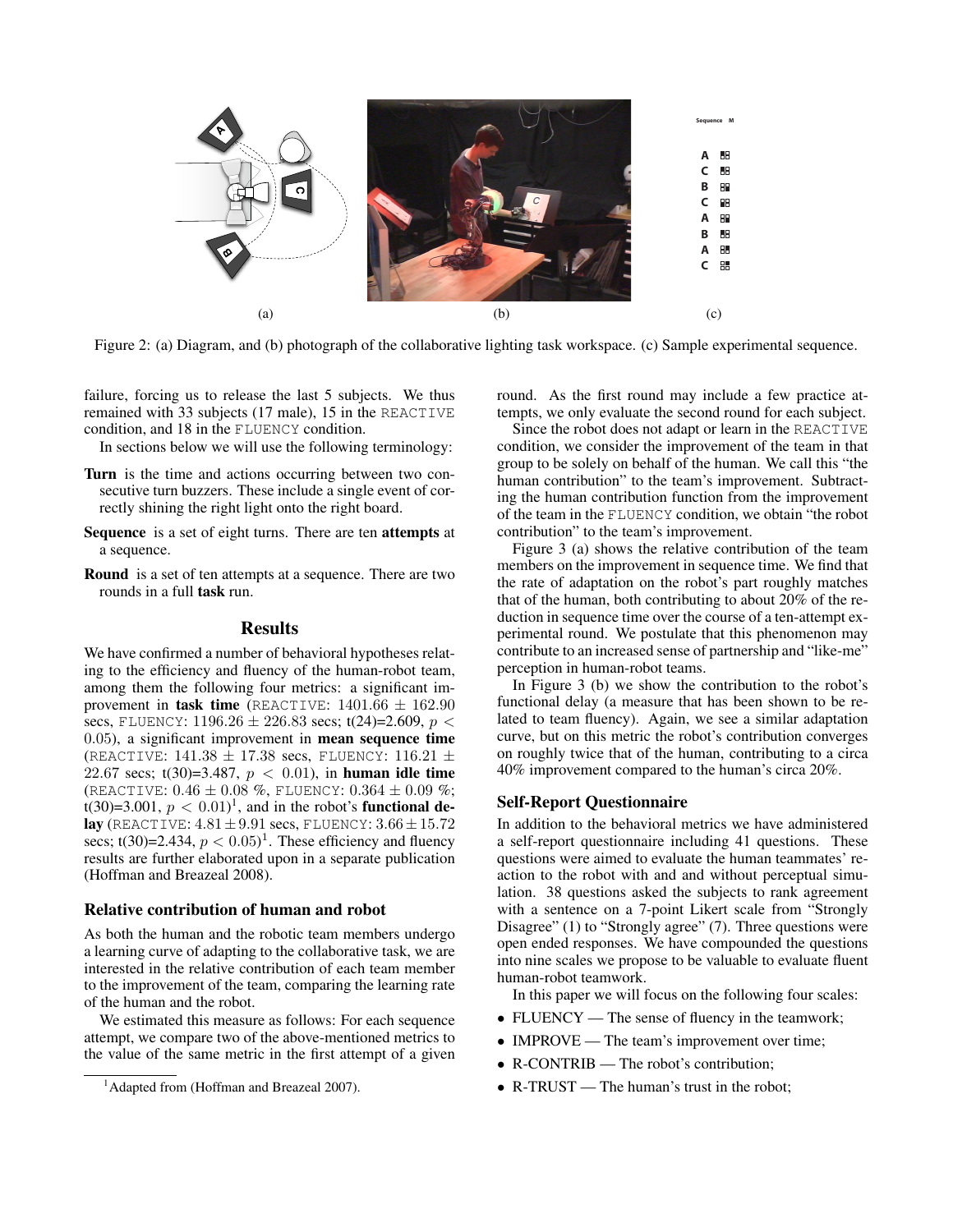

Figure 3: Relative contribution of the team members on (a) sequence time, and (b) robot delay.

In addition we measure three individual questions:

- R-FLUENT The robot's contribution to the fluency;
- H-COMMIT The human's commitment to the task;
- R-ADAPT The robot's adaptation to the human.

We hypothesized there to be a significant difference in these metrics between the two conditions, and specifically that these metrics be higher for the FLUENCY condition.

Table 1: Survey questionnaire results metrics. Values are  $mean \pm s.d.,$  on a 7-point Likert scale.

| Metric           | REACTIVE        | FLUENCY         | t(31) |        |
|------------------|-----------------|-----------------|-------|--------|
| <b>FLUENCY</b>   | $4.98 \pm 0.96$ | $5.93 \pm 0.98$ | 2.80  | **     |
| <b>IMPROVE</b>   | $5.16 \pm 0.96$ | $6.17 \pm 1.09$ | 2.80  | $***$  |
| <b>R-CONTRIB</b> | $2.85 + 1.11$   | $4.00 \pm 1.32$ | 2.69  | $\ast$ |
| <b>R-TRUST</b>   | $4.90 + 1.25$   | $5.42 + 1.28$   | 1.17  |        |
| <b>R-FLUENT</b>  | $4.73 \pm 1.22$ | $6.11 \pm 1.18$ | 3.28  | $***$  |
| <b>H-COMMIT</b>  | $6.40 \pm 0.74$ | $5.83 \pm 1.10$ | 1.70  |        |
| R-ADAPT          | $3.47 + 1.46$   | $5.94 + 1.06$   | 5.66  | ***    |

Table 1 shows the results for the questionnaire hypotheses, and reveals significant differences between subjects in the two experimental conditions with regard to the fluency scales in the questionnaire. Both the FLUENCY and the R-FLUENT measures are significantly different at  $p < 0.01$ . Additionally, subjects in the FLUENCY condition rated the robot's contribution to the team significantly higher than subjects in the REACTIVE condition, as well as the team's overall improvement. This supports our hypothesis that the proposed architecture contributes to the quality of fluency and collaboration in human-robot teams.

While these task-related scales differ significantly, we were not able to show a significant difference in the trust the human put in the robot, or in the human's commitment to the task—which was incidentally higher for the REACTIVE condition, if not significantly so. We believe that this is in

part due to the low expectation people have of robots, which caused the evaluation of the REACTIVE robot to be high as a response to the robot's generally reliable functioning.

Open-ended responses The qualitative response of subjects in the open-ended responses of subjects in the FLUENCY condition was more favorable than that of subjects in the REACTIVE condition.

Positive comments in the FLUENCY condition included subjects reporting to be "highly impressed [with the robot's] learning", and a subject saying that the robot "worked well, and I felt a sense of relief/relaxation when it just did what I was about to tell it to do." Such positive comments were rare in the REACTIVE condition.

Several negative comments, in particular with regards to the robot's contribution as a team member, were found throughout the comments of subjects in the REACTIVE condition. These included "The robot was more of an assistance than an active team member", and "I felt like I was controlling the robot, rather than it being part of a team." In contrast, subjects in the FLUENCY condition remarked on the robot's contribution to the team, and referred to it several times as a teammate: "By the end of the first sequence I realized that he could learn and work as my teammate", and "my interaction with the robot was not that different than with a human teammate.'

Self-deprecation in the **FLUENCY** condition A surprising result was that in the FLUENCY condition we found a high number of self-deprecating comments, and comments indicating worry or stress of fallible human performance in relation to the robot's strong performance. Several subjects in that condition remarked on stressful feelings that they weren't performing at an adequate level.

These remarks included "I would essentially forget the pair of colors I had [memorized] - this slowed me down", The robot is better than me", "The performance could had been better if I didn't make those mistakes", "[I] worried